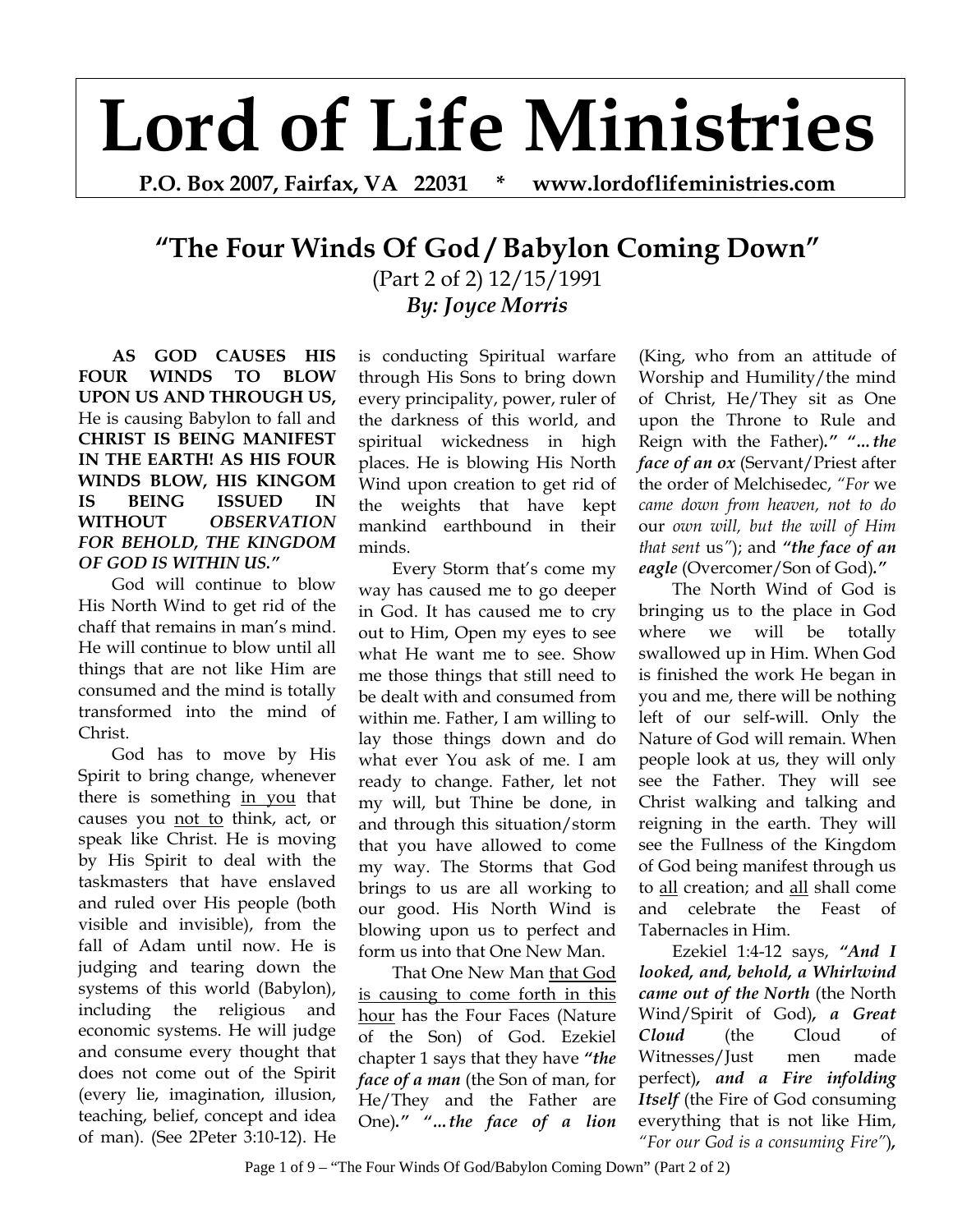*and a Brightness* (the Light/Glory of God) *was about It, and out of the midst thereof as the colour of amber* (God's Judgements/Corrections)*, out of the midst of the Fire. Also out of the midst thereof came the likeness of Four Living Creatures. And this was their appearance; they had the likeness of a man* (singular – it is talking about that One New Man/the Son of man/Christ that is coming forth in this hour). *And every one had Four Faces, and every one had four wings. And their feet were straight feet; and the sole of their feet was like the sole of a calf's foot: and they sparkled like the colour of burnished brass. And they had the hands of a man under their wings on their four sides; and they four had their faces and their wings. Their wings were joined one to another; they turned not when they went; they went every one straight forward. As for the likeness of their faces, they four had the face of a man, and the face of a lion, on the right side: and they four had the face of an ox on the left side; they four also had the face of an eagle. Thus were their faces: and their wings were stretched upward; two wings of every one were joined one to another, and two covered their bodies. And they went every one straight forward: whither the Spirit was to go, they went; and they turned not when they went…".* 

The Four Living Creatures are a people that have come through the Judgements and Corrections of God's North Wind (His Word and Spirit); and in doing so THEY HAVE BECOME HIS NORTH WIND (WORD AND SPIRIT). They have been tried and proven in the Fire of

God, and have come forth as Gold (the Nature of God). Their feet are the color of burnished brass (the Judgements/Corrections of God) because they have been perfected in Him. They are that Branch that is coming forth out of the root of Jesse (the Father Himself), and He has anointed them with the Seven Spirits of God (His Glory/Power/

Authority) to do all that He has sent them to do.

 Isaiah 11:1-5 says: *"And there shall come forth a rod out of the stem of Jesse, and a Branch shall grow out of his roots* (signifying both THE SON and the Sons of God for they are One in the Father)*. And the Spirit of the Lord shall rest upon Him, the Spirit of Wisdom and Understanding, the Spirit of Counsel and Might, the Spirit of Knowledge and of the Fear of the Lord; And shall make Him of quick understanding in the fear of the Lord: and shall not judge after the sight of His eyes, neither reprove after the hearing of His ears: But with righteousness shall He judge the poor, and reprove with equity for the meek of the earth: and He shall smite the earth* (flesh/carnal mind) *with the Rod* (Authority) *of His mouth, and with the Breath* **(the Word and the Spirit)** *of His lips shall He slay the wicked." ("…as it was in the days of Noah, so shall it be also in the days of the Son of man.")* All wickedness (every thought that has no Life in it) shall be judged and removed from the earth (minds of men). *"And Righteousness shall be the girdle of His loins*, *and Faithfulness the girdle of His reins."* They will continually walk in the Righteousness of God, and everything that comes forth from

within them will produce Life. In everything they think, say, and do, they are being led by the mind of Christ (*"whithersoever the Spirit was to go, they went"*).

Ezekiel chapter 1 speaks of the Great Unity between these people. In everything that they do they are joined together and move as ONE with the Spirit of God. *"…their appearance and their work was as it were a wheel within a wheel."* They are totally swallowed up in God, and when you look at them, all you see is the Nature of God being manifest. God is creating One New Man in the earth who will have the Nature of Christ. When you look at them, all you will see is the Father.

In describing these Living Creatures (that One New Man), it describes one of their faces (Natures) as being that of an Eagle. The Nature of this Eagle is to rise above the storms in their life, because they have learned that they were born to fly in the Spirit. They have learned and walk in the Understanding (mind of Christ) that their identity is not found in the things and situations of this world. They aren't merely human beings; they are Spiritual beings created in the Image, and formed after the Likeness (Nature) of their Father to fly in the Spirit. They have learned to wait upon (Rest in) the Lord and do only those things they see the Father doing (*"whithersoever the Spirit was to go, they went"*).

Isaiah 40:31 says, *"…they that wait upon the LORD shall renew their strength; they shall mount up* (Arise in the Spirit) *with wings as Eagles* (Overcomers/Sons of God)*; they shall run* (*"with patience the race*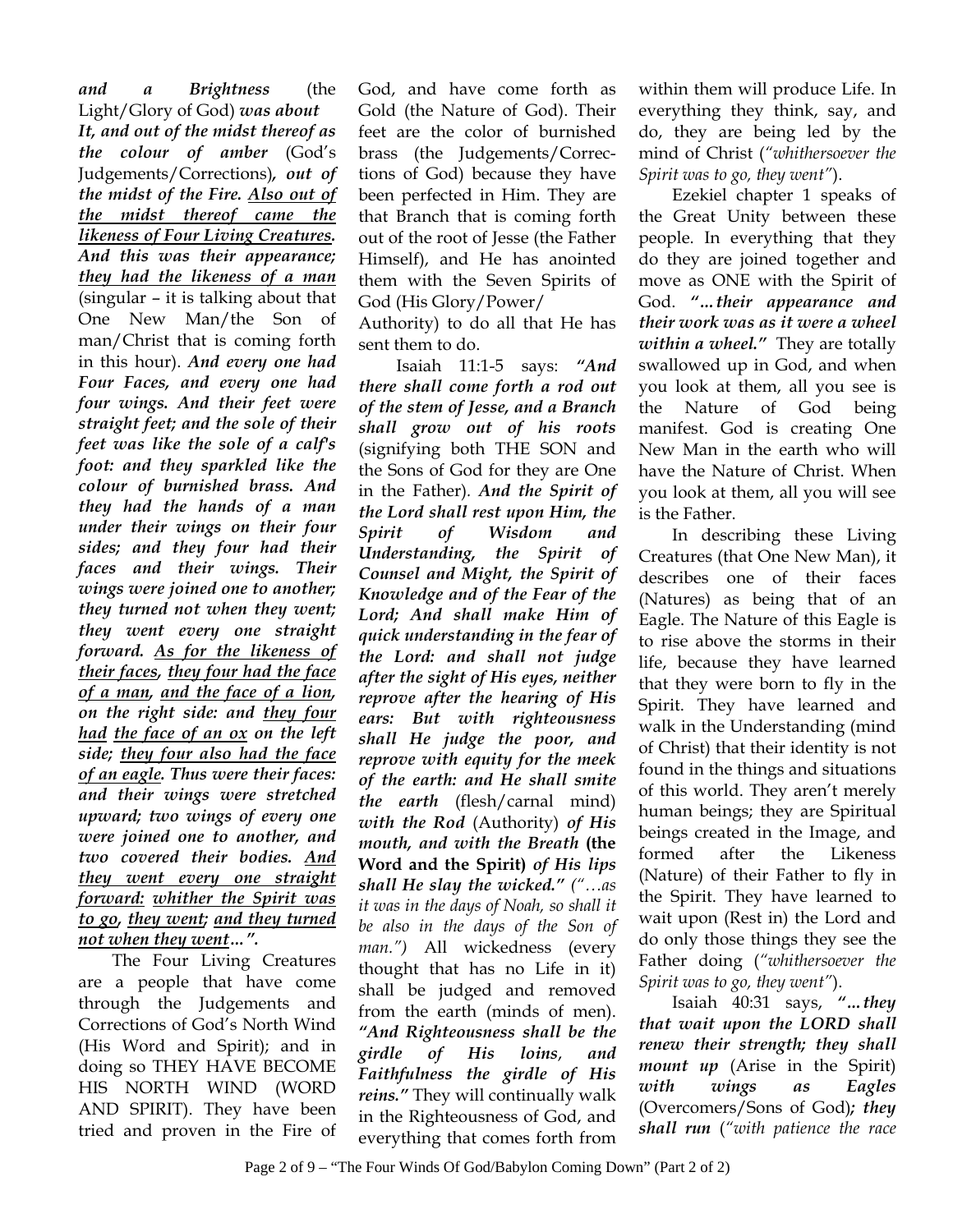*that is set before us"*, and *"press toward the mark for the prize of the High calling of God in Christ Jesus"*)*, and not be weary* (*"in well doing"*)*; and they shall walk* (in the Spirit/mind of Christ)*, and not faint* (because the Lord is their strength, and they have ceased from their own labors)*."*

An Eagle is an individual who has ceased from his own labors, and in the Rest of God he Arises with the Wind of God beneath His Wings. He does not strive to do things in His own strength, but by the Spirit of God he is carried to wherever or whomever the Father wants to minister to. The Wind is the Word and Spirit of God, and wherever God sends His Wind (wherever the Spirit goes) His Eagles go also.

The problem with the world is that people are blown about by *"every wind of doctrine"*. When Paul wrote in Ephesians 4:14, *"That we henceforth be no more children, tossed to and fro, and carried about with every wind of doctrine, by the sleight of men, and cunning craftiness, whereby they lie in wait to deceive…"*, He wasn't just talking about the religious *"winds of doctrine"* that blow within the church, He was talking *about "every wind of doctrine* (thought)*"* that does not come out of the Spirit of God.

Man is searching for a truth that will set him free and cause him to prosper in this world. He is turning to self-help books and every kind of gadget or scheme out there in an attempt to get rich, live longer, and make them happy. They are looking for Rest for their soul, and in an attempt to find Rest they are turning to every kind of teaching, concept,

and idea that has come out of the cunning craftiness of man's mind. There are ways that seem right unto man, *"but the end thereof is death."*

The reason God is sending His North Wind throughout the earth in this hour is to expose all the corruption that is in man's mind. To clear out the pollution (negative thoughts) that would choke the life out of God's people, and with His South Wind set their feet back upon the path of Righteousness in Him. In the natural, a sailboat cannot move until the wind blows and fills its sails; and without the empowerment of wind to push that boat forward, the helm (mind) cannot steer (guide and direct) the boat (individual) in the way it should go. If the ability to steer the boat is lost, it will remain adrift and at the mercy of the sea (of thoughts and situations) that surround it.

Another name for a boat or a ship is a "vessel", and the Father is making us to be vessels of Honor and Mercy that He might make known the riches of His Glory. His Wind is blowing upon us with His Word and Spirit, and in Psalm 32:8-9 the Father says, *"I will instruct thee and teach thee in the way which thou shalt go: I will guide thee with Mine eye* (the mind of Christ)*. Be ye not as the horse, or as the mule, which have no understanding: whose mouth must be held in with bit and bridle…".*

Your tongue and words are both powerful and important. Waiting on the Spirit is essential. Do not move ahead of God and pollute the Sabbath by *"…doing*  y*our own works, finding* y*our own pleasure, and speaking* y*our* 

*own words".* Seek and wait upon the direction of the Lord in everything.

Some people are being overtaken by the Wind/Spirit of God today. No matter what is going on around us or in our lives, we are to remain in a state of readiness and communion with the Father. We are to focus on what we see the Father doing; and walk in the Word that He is speaking to our hearts. We are to only move and speak as the Wind/Spirit of God directs and empowers us to.

In John chapter 21, Jesus asked Peter three times if he loved Him. Peter's third response was, *"Lord, thou knowest all things; thou knowest that I love Thee."* He gave recognition to the fact that he could hide nothing from Jesus, and that God knew both where he was at (Spiritually) and what was in his heart. At that point Jesus said to him, *"Verily, verily, I say unto thee, When thou wast young, thou girdedst thyself, and walkedst whither thou wouldest: but when thou shalt be old, thou shalt stretch forth thy hands, and another shall gird thee, and carry thee whither thou wouldest not. This spake He, signifying by what death he should glorify God. And when He had spoken this, He saith unto him, Follow Me."* 

In other words, "Peter, in the natural when you were young and immature you wanted to do your own thing and be your own boss. Spiritually speaking, you still have some growing up to do as well. Right now you are still young in the Lord, and at times you still want to do your own thing. You don't always want the Father to be in control of your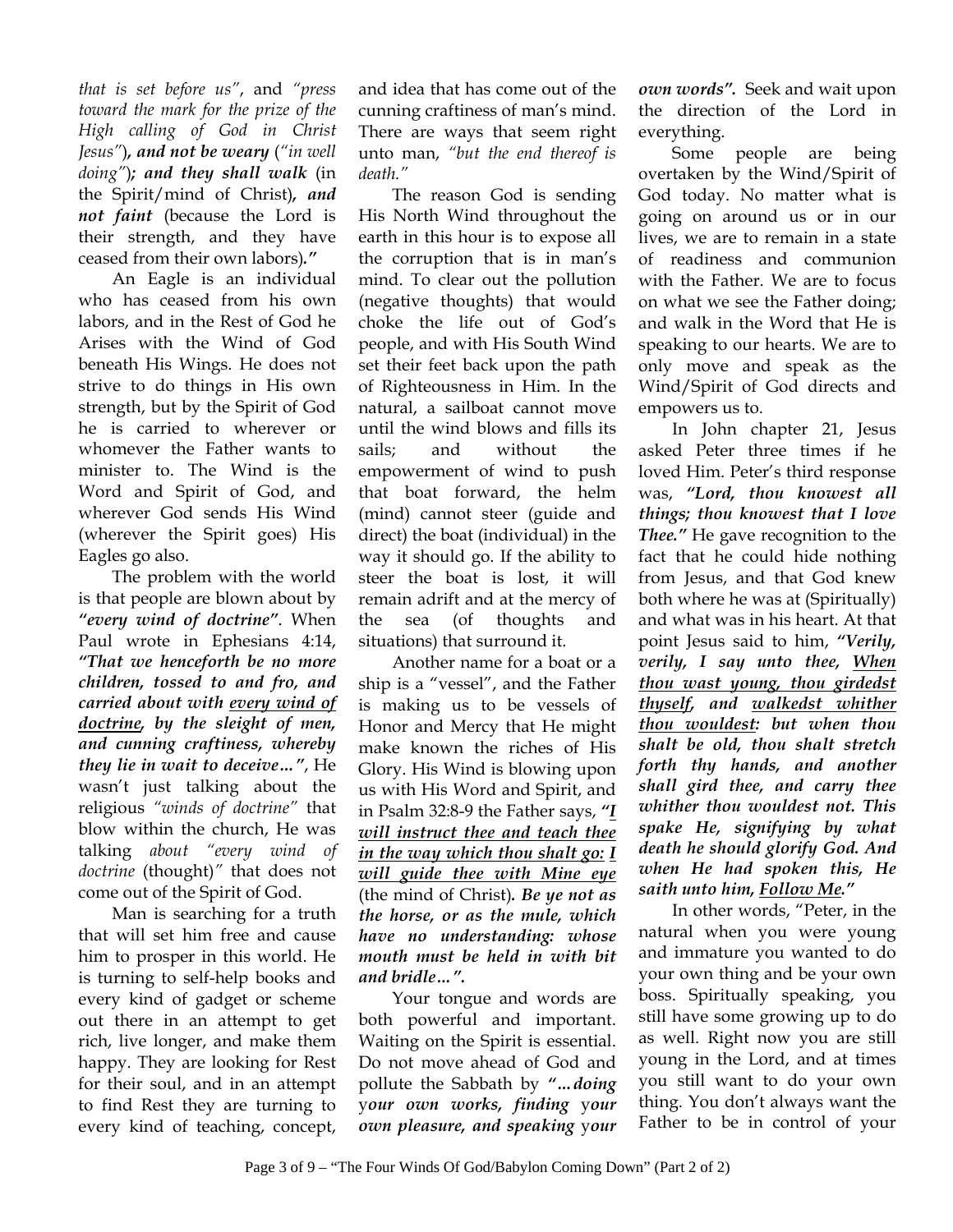life. But Peter, when you are old; when you grow up and mature in Me; when you allow the Father to take total control and deal with those things in your life that are still not like Him, another will gird you and place His mantle of Righteousness upon you. I will be Lord of your life and take control. My Wind, which is My Word and Spirit shall overtake you, and I will carry you by My Spirit to places that your flesh/self-will wouldn't want to go. Peter, all of this must come to pass is to bring you to the place where *"I and My Father are One."* It is for the Glory of God, that My Father would be seen in His Son(s). The same Glory that the Father has given to Me, I have given to you as well. I have done this that we might be One in the Father, and it is with this Glory (Nature) that I will gird/clothe you."

When God told me years ago that I was to go and minister in prison, I was afraid and I didn't want to go. However, I had also learned that when I hear the Father's voice I need to obey Him by acting upon that Word in Faith. Jesus said, *"If ye love Me, keep My commandments."* I have learned by experience what Deuteronomy 11:26-28 means. God says, *"Behold, I set before you this day a Blessing and a curse; A Blessing, if ye obey the commandments of the LORD your God, which I command you this day: And a curse, if ye will not obey the commandments of the LORD your God, but turn aside out of the way which I command you this day, to go after other gods, which ye have not known."* I have learned that if I obey the Lord and do what He tells me, I will be blessed in the

things of God and experience His Peace and Joy. I will also be blessed in the natural. However, if I disobey the Lord and do not do what I am told, I will have to endure the Judgements/Corrections/Fire of the Lord. I will go right into hell in my mind and have no Peace until I repent and obey the Lord. When the Wind of God blows you need to yield your will to the Father and go wherever, do whatever, and say whatever He commands you to do by His Spirit.

Many years ago I visited an Indian Reservation with my dad. There, by His Spirit, God opened my eyes to see multitudes upon multitudes of Indians in the woods. What I was seeing was the spirits of these Indians that had passed away. They were earthbound and still walking in the woods, just as they had done many years (even centuries) before when they were still in their natural bodies. I asked God what they were doing, and He said, "They are waiting for a visitation from the Lord to set them free." He also said, "When Cain slew Abel, did not the voice of Abel's blood cry unto Me from the ground?" Able did not go directly into Me when he was murdered by Cain. He remained in the earth realm and his blood cried out to Me for justice.

As God told me this, He also opened my eyes to see the blood of the Indians that had been shed all over America. They were crying out for justice and to be released from the state of hell they were in. They are restless souls in search of God's Rest and Peace, but they cannot enter into it until God sets them free.

As we walked on the Cherokee Reservation, some of the people shared with us the traditions they had years ago. We walked through the gardens and things seemed quiet and peaceful. Then all of the sudden a wind swept up and kept blowing and blowing. I asked God what it was, and He said that it was the spirits of all the Indians I had seen in the woods. He said, "Their spirits are like a wind. You are My Wind in the earth; but they are a type of wind blowing through the earth as well. They have seen My Light in you, and are coming to be ministered to."

Sometimes when people walk by you, you feel a breeze. That breeze is the energy of that individual's spirit, as well as their generations/ancestors reaching/ crying out to the Christ in you to set them free.

God in His compassion reconciles those who are ready to go into Him. It's like when God took Ezekiel to the valley of dry bones. It says in Ezekiel 37:1-6, *"The hand of the LORD was upon me, and carried me out in the Spirit of the LORD, and set me down in the midst of the valley which was full of bones, And caused me to pass by them round about: and, behold, there were very many in the open valley; and, lo, they were very dry. And He said unto me, Son of man, can these bones live? And I answered, O Lord GOD, Thou knowest. Again He said unto me, Prophesy upon these bones, and say unto them, O ye dry bones, hear the Word of the LORD. Thus saith the Lord GOD unto these bones; Behold, I will cause Breath to enter into you, and ye shall Live: And I will lay sinews upon you, and will bring up flesh*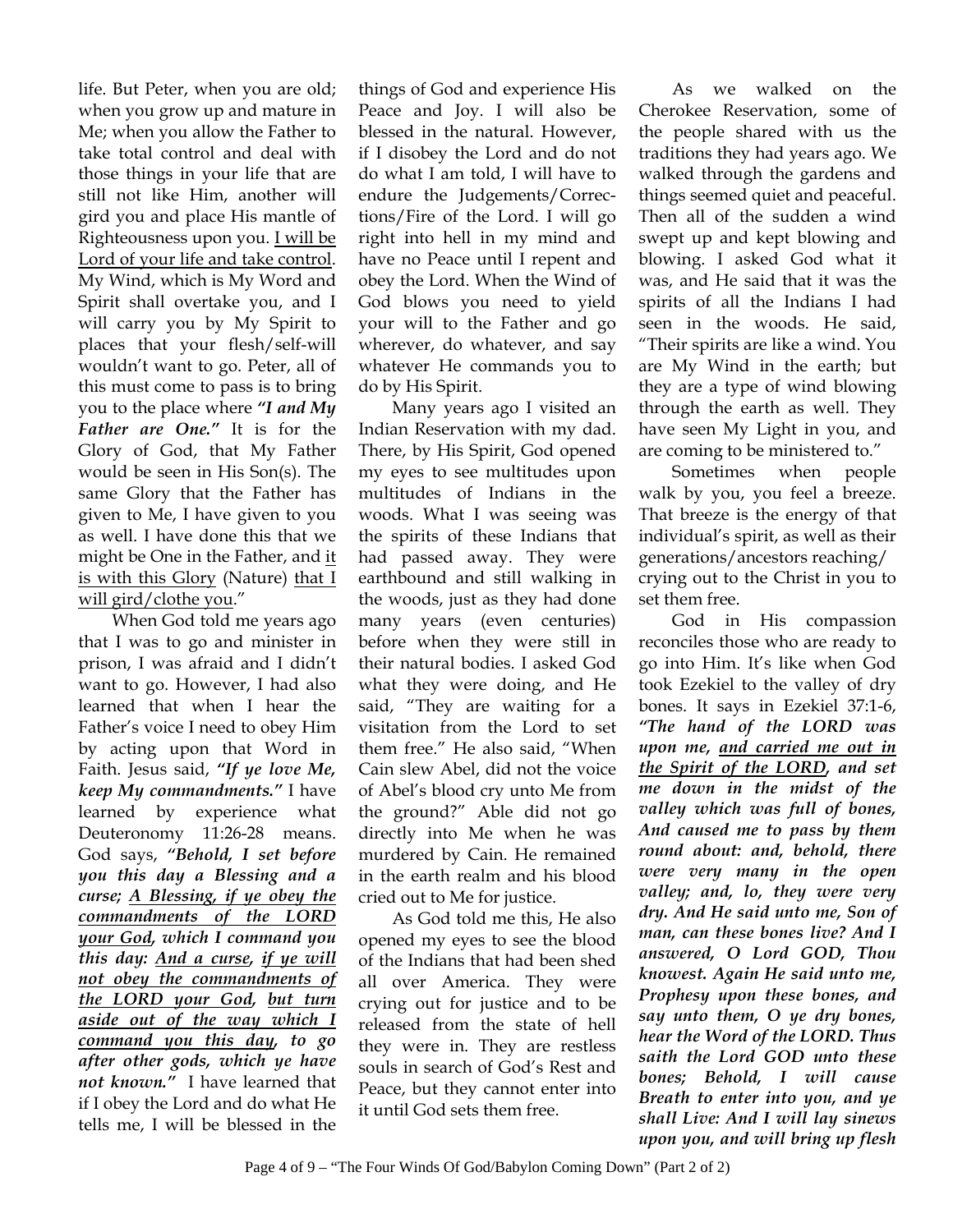## *upon you, and cover you with skin, and put Breath in you, and ye shall Live; and ye shall know that I am the LORD."*

When God asked Ezekiel, *"…can these bones live?"* Ezekiel didn't reason things out and try to justify his answer with religious teachings, concepts, and ideas. He simply Rested in the Lord and answered in Faith, *"O Lord GOD, Thou knowest."* He allowed the Father to teach him, and in Faith He yielded His will to the Father. In Faith, Ezekiel acted upon the Word that was spoken to him, and allowed the Father to work/manifest Himself through him. Through Ezekiel, God released His Word/Wind to Breathe His Resurrection Life into these dry bones.

The dry bones are representative of people both on this side (the visible realm) and on that side (the invisible realm) that are lost (in their minds) and do not know God (they are Spiritually dead). The valley is a representation of the condition of their mind. To live in the valley means that they are living in a lower (earthy/carnal) state of mind.

Ezekiel 37:7-10 says, *"So I prophesied as I was commanded: and as I prophesied, there was a noise, and behold a shaking, and the bones came together, bone to his bone. And when I beheld, lo, the sinews and the flesh came up upon them, and the skin covered them above: but there was no Breath* (Life) *in them* (this is speaking of creation man, the first man Adam)*. Then said He unto me, Prophesy unto the Wind, prophesy, Son of man, and say to the Wind, Thus saith the Lord GOD; Come from the Four Winds, O Breath, and breathe*

(blow) *upon these slain, that they may Live. So I prophesied as He commanded me, and the Breath*  (the Word and Spirit of God) *came into them* (to judge and consume (Babylon) the death that was in their minds, and form/resurrect them after the Likeness/Nature of His Son)*, and they Lived, and Stood up upon their feet ("…for the trumpet shall sound, and the dead shall be raised incorruptible, and we shall be changed…So when this corruptible shall have put on incorruption, and this mortal shall have put on immortality, then shall be brought to pass the saying that is written, Death is swallowed up in victory. O death, where is thy sting? O grave, where is thy victory?"*)*, an exceeding great army."*

The Four Winds are the Word and the Spirit going forth with the Four Gospels to bring these people out of the graves of their minds. It goes on to say in verses 12-14, *"…Thus saith the Lord GOD; Behold, O My people, I will open your graves, and cause you to come up out of your graves, and bring you into the land of Israel* (the Kingdom of God). *And ye shall know that I am the LORD, when I have opened your graves, O My people, and brought you up out of your graves, And shall put My Spirit in you, and ye shall Live, and I shall place you in your own Land*  (the mind of Christ/Kingdom of God)*: then shall ye know that I the LORD have spoken it, and performed it, saith the LORD."*

This is what God is doing today through His Sons. As we learn to yield our will totally to Him, He is carrying us by His Spirit/Wind to speak/breath Life into His creation (both visible and invisible). When we get in the

Spirit as One body, the Glory Cloud is manifest and sent forth to creation. It is manifest because the Ark of the Lord is within us, and we are in the Ark. As we Rest and Abide in Him, it is God Himself ministering to creation. His thoughts and the Creative energy of Christ are going forth to minister to mankind.

 Before we can bring His Four Winds and breathe Life into creation, we first have to experience and become His Four Winds (the Word and Spirit/Breath of God). God chose each of us before the foundation of the world. He handpicked every one of us, and saw that in His appointed time we would sit (Rest in Him) and listen to (hear) what the Spirit is saying. We are His chosen generation, and within His plan He wrote the parts that each of us would play in bringing His plan to fruition. What He does through us each and every time we go within is very important and not to be taken lightly.

 Moses was handpicked by, and set apart unto the Lord. In preparation for what God wanted to accomplish through him, He also placed him in the wilderness for forty years. The whole time he was there, God was training and sifting Moses. This is what the Wind of God does. It sifts us and separates the wheat (what is of the Spirit/Kingdom of God) from the chaff (what is of the flesh/soul/Babylon). Then at the appointed time of the Father, He sent His Son Moses as a Mighty Wind to blow His Judgements upon Egypt.

 It says in the Word that the *"saints of the Most High"* shall judge the world and possess the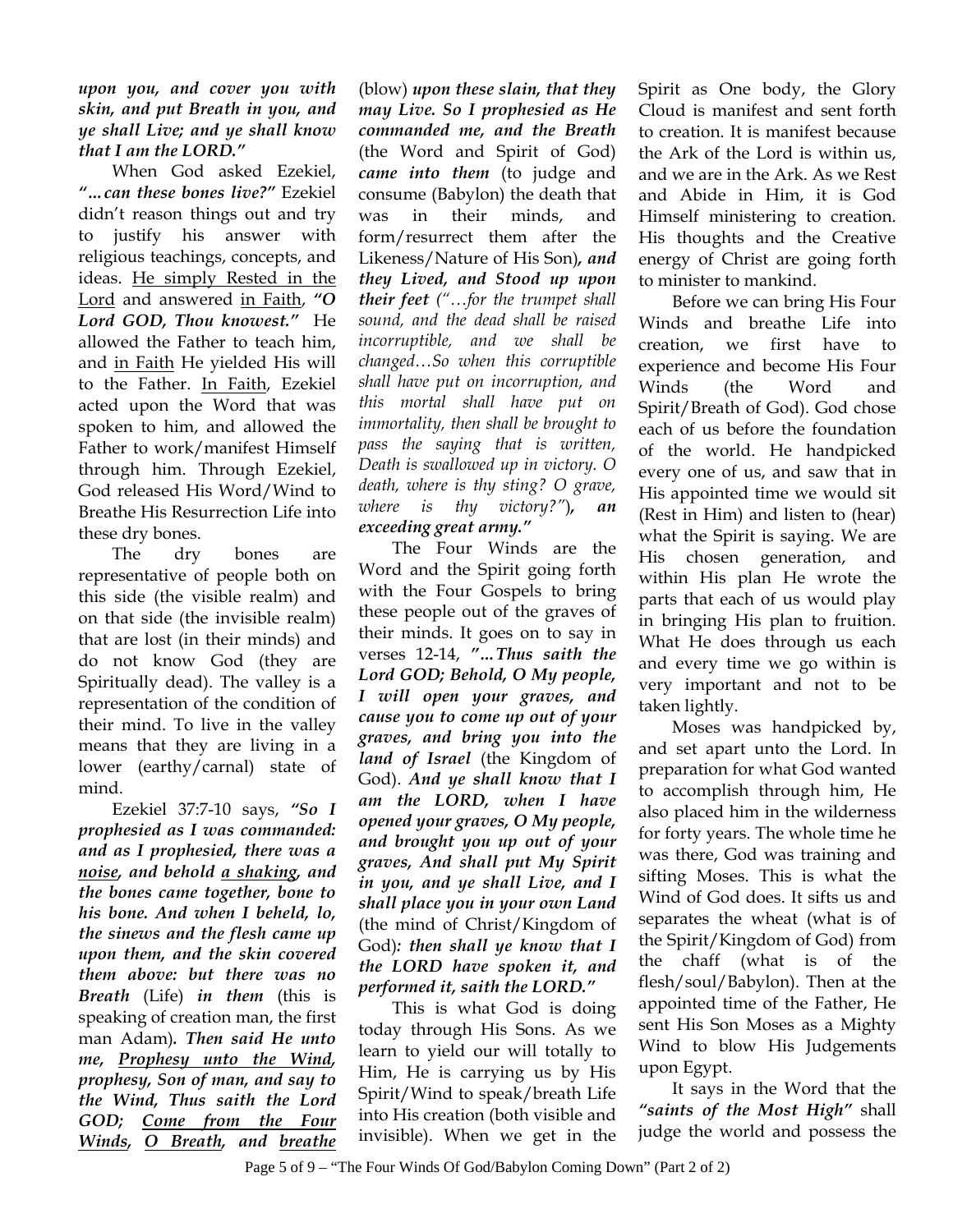Kingdom of God forever. They are called *"the saints of the Most High"*, because God is supreme and governing as Lord of their life.

 Whenever God had Moses raise His Rod (which is the Authority and Power of God), depending on what God wanted to accomplish either His East or West Wind went into operation. Everything that God judged through Moses was what man worshipped and put before Him. This is what God does through us as well. He judges our thoughts, and the thoughts of others. Every thing, thought, concept, idea, teaching, spirit, or system of this world, that is contrary to the Word of God and causes us to give our attention to it rather than God, must be judged and consumed.

 2Samuel 22:14-16 says, *"The LORD Thundered from heaven, and the Most High uttered His Voice. And He sent out Arrows, and scattered them; Lightning, and discomfited them. And the channels of the sea* (patterns of thought) *appeared, the foundations of the world* (in the mind of man) *were discovered* (exposed, *"For the Word of God is quick, and powerful, and sharper than any twoedged sword, piercing even to the dividing asunder of soul and Spirit, and of the joints and marrow, and is a discerner of the thoughts and intents of the heart. Neither is there any creature that is not manifest in His sight: but all things are naked and opened unto the eyes of Him with Whom we have to do."* Hebrews 4:12-13)*, at the rebuking of the LORD, at the blast of the Breath of His nostrils."*

 This is what God is doing in us, and through us every time we

go within. He is exposing and judging every foundation within the minds of man that is not like Christ. He is blowing upon these foundations and dividing what is of the Spirit and what is of the soul. He is exposing the lies and imaginations that have kept creation bound within the walls of Babylon (the systems of man). *"Therefore so says the Lord Jehovah: I will even break it with a Stormy Wind in My fury. And there shall be a flooding rain in My anger, and hailstones in fury to destroy it. And I will break down the wall that you have daubed with lime* (whitewashed with self-righteousness)*, and touch it to the ground; yea, I will bare its base* (foundation/the thoughts and intents of her heart)*. And it shall fall, and you shall be destroyed in her*  (Babylon's) *midst; and you shall know that I am Jehovah. And I will fulfill My wrath on the wall and on those who daubed it with lime. And I will say to you, The wall is no more; and, Those who daubed are no more.* (Ezekiel 13:13-15 MKJV)*."*

 Sometimes God uses us to bring a Whirlwind (Stormy Wind) into other people's lives. Sometimes He brings a Whirlwind into our lives as well. The Whirlwind is to get rid of the pollution and carry/bring you into a Higher realm in Him.

 Some time ago God gave me a dream, and in this dream I saw One Man Standing. This Man had the Power/Authority of God to cause the Wind to blow. He also had the Power/Authority of God to stop the Wind from blowing. Just like Jesus, He had the Power/Authority to speak and calm the raging sea.

 The Power and Authority of God to calm the sea and create a Storm is within you. When we join together and allow the Father to have His way, there is no limitation to what He can do through us. His Four Winds can go throughout the earth to create and do exactly what He wants them to. In degrees He is tearing down the kingdoms and systems of this world (Babylon).

 Daniel chapter 7 talks about the Four Winds of Heaven doing battle against the great sea (sea of thoughts/humanity/carnality,

for *"the carnal mind is enmity against God."*). It also talks about four great beasts coming up out of the sea, and that the fourth beast was the worst of them all. God told me that this fourth beast is operating in the world now. It is speaking of a corporate man/a people that have a beast nature and are ruling the world with the carnal mind.

Daniel 7:17-18 says that, *"These great beasts, which are four, are four kings* (which also represent four kingdoms/ systems of belief/thought that rule over man)*, which shall arise out of the earth* (the carnal mind)*. But the saints of the Most High shall take the Kingdom* (of God)*, and possess the Kingdom for ever, even for ever and ever."*

 God uses His gentle South Wind to blow upon/minister to people with His Love, Mercy, and Grace. There are also times when He must send His Destroying Wind to tear down and destroy the things that man worships. This is also God's Grace in operation to set people free.

Several years ago God spoke and said that He was going to deal with the economic systems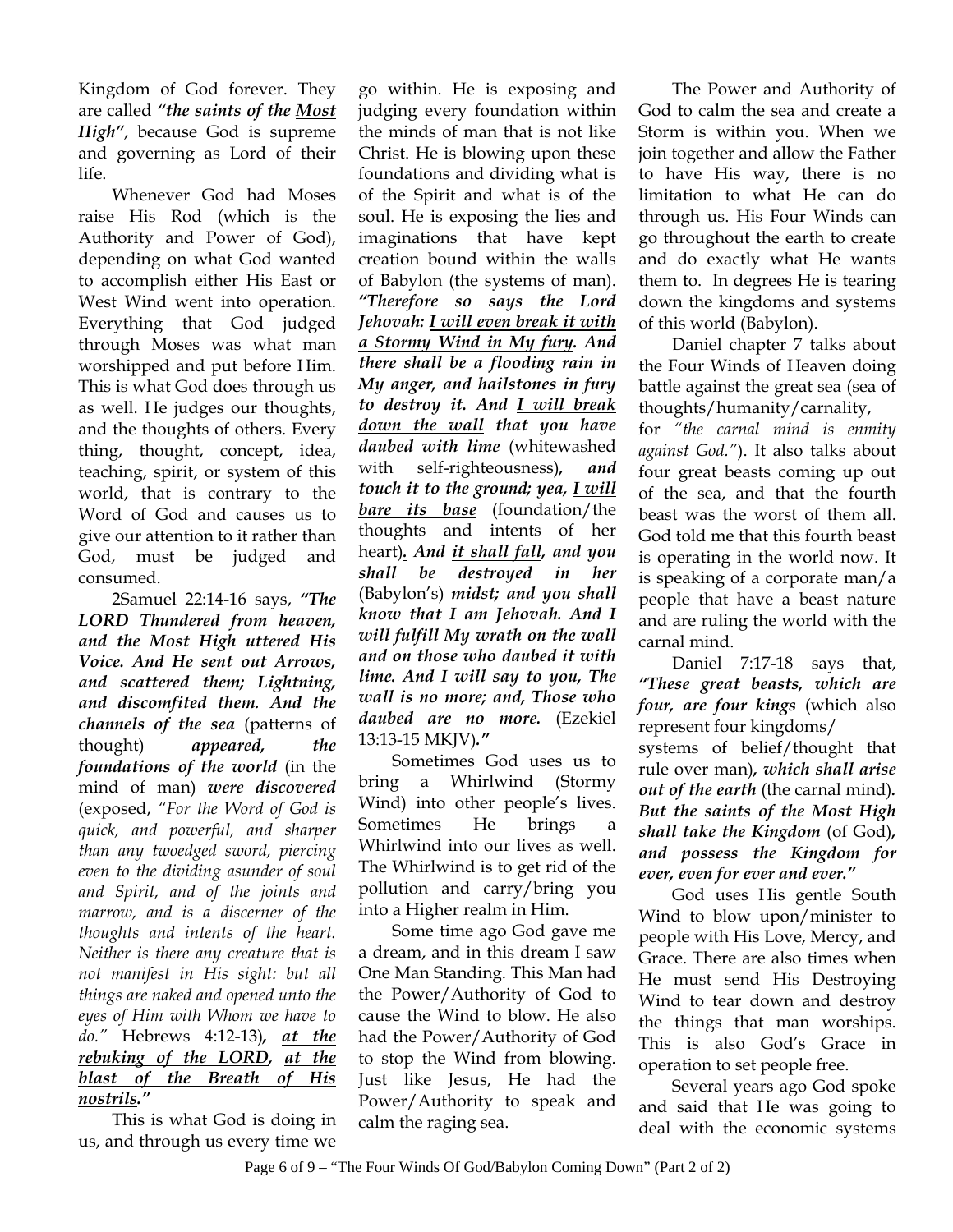of this world. His Destroying Wind has gone forth and the stock markets around the world have been affected greatly by it. The affect of the World Trade Centers were part of this, however, in His Mercy many lives were spared that might have perished; and multitudes upon multitudes of people around the world were touched and turned to Him.

 In the natural, Moses stood before the Red Sea and God told him to raise His Rod. In other words He was telling Moses, "I have given you My Power and Authority to part the sea (of thoughts) that bars your way. I have given you the Power and Authority to Overcome the sea (of thoughts) and set my people free from the enemy that comes to steal (their Peace), to kill (them Spiritually), and destroy (their walk/relationship with Me, through thoughts of fear, doubt, and unbelief in their minds)."

 Like Moses, God has called and chosen us to be deliverers, and He is bringing people to you and me that need to be set free from the bondage they are in (in their mind). He has given us His Rod (His Power and Authority), and He is using us to part the sea of thoughts that has barred their way from entering, and experiencing the Promised Land/Kingdom of God. Many of God's people, and even many of His Sons are still dwelling in Egypt rather than abiding in Him/His Kingdom. When many of God's Sons should be deliverers and teachers themselves, they have yet to be delivered and taught! All of us still have some things that we need to be delivered from; but the

more we go within and allow God to deal with our lives, the more He sets us free to deliver others.

This is the reason why He has us come together week after week. He is saying, **"LET THE CHRIST IN YOU STAND UP, FOR THIS IS WHO YOU ARE IN ME! ARISE! RAISE AND USE THE ROD (POWER AND AUTHORITY) THAT I HAVE GIVEN YOU, BY ALLOWING ME TO WORK THROUGH YOU!"** Revelations 2:26-27 says, *"And he that Overcometh, and keepeth My works unto the end, to him will I give Power over the nations: And He shall rule them with a Rod of iron; as the vessels of a potter shall they be broken to shivers* (made humble)*: even as I received of my Father."* Jesus also said in John 17:22-23, *"And the Glory which thou gavest me I have given them; that they may be one, even as we are one: I in them, and Thou in Me, that they may be made perfect in One; and that the world may know that thou hast sent me, and hast Loved them, as thou hast Loved Me."* In other words, the same Power and Authority/Rod/Glory that the Father gave to Jesus, He has given to us. It is within us!

Just as in the time of Moses, God is delivering and setting His people free. He is doing it not by might, nor by the power of man, but by His Spirit/Power and Authority, through us.

Moses saw the condition of the people back then. He saw that they could not rise above their thoughts and situations to worship God. They lived in the dust realm; and in the muck and the mire (systems of this world) they worked by the sweat of their brow to serve Egypt (the world)

that had enslaved them (in their mind). They bowed down and suffered under the lash of man's concepts and ideas, until God sent them a deliverer.

God brings people here for us to sit down with them in the Spirit, and God's Destroying Wind judges and consumes the taskmasters (negative thoughts in the mind) that drive and keep them in bondage. God works through us to deliver and set them free in these areas of their mind, that they might worship and experience Him.

John 8:31-32 and verse 36 says, *"…If ye continue in My Word, then are ye My disciples indeed; And ye shall know the Truth, and the Truth shall make you free…If the Son therefore shall make you free, ye shall be free indeed."* Jesus has called us to Himself that we might be free! So free that nothing in this world or its systems have a hold on us. The only thing that God wants to have a hold on us is Him!

Until we are totally walking and having our being in Him all the time, God will continue to blow upon us with His Wind to consume everything in us that is not like Him. He will continue to blow upon us with His Spirit until we are *"…made perfect in One."*

Some of God's Sons have learned that whenever a Storm comes their way, God is in control and somehow He is going to bring good out of it. When a Storm comes their way, they just say, "Here comes the Wind again. Father. I trust you, and know that you have a purpose in this. What are you trying to show me? What is it that You want me to see, that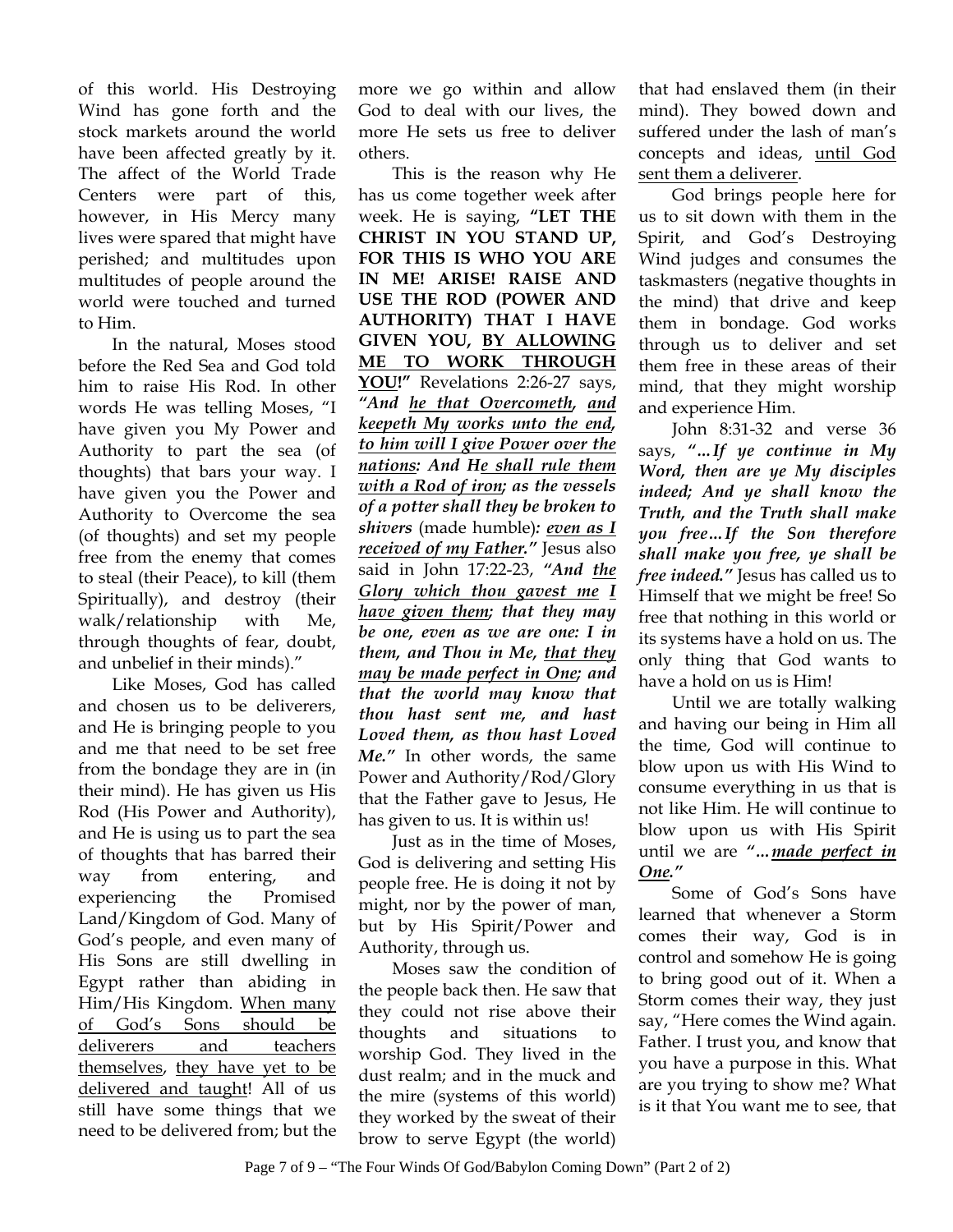I might lay it down and allow You to deal with what's in me?"

People look at these Sons and do not understand them. They say that they are strange, because they are not an emotional people that get upset every time the Wind begins to blow. They talk different, and act different. They walk in God's Peace and Rest all the time. Nothing moves them except the Spirit of God. These Sons have learned to Stand firm in the salvation which Christ has given them, and are not being entangled again with the yoke of bondage - because they know who they are in Him!

Holding on to the liberty and freedom of God, these Sons have learned to stay in the flow of the Spirit/Wind of God and are carried within the arms of His Rest. They have learned to be One with Him by continually going within and communing with the Father daily. They have learned to Arise and Worship Him. No matter what is going on around them, they celebrate the Feast of Tabernacles by Abiding in Him. They are the Wind of God and His ministers of Flaming Fire. God wants us to understand the Spiritual things and to know who we are in Him. It isn't what you say in this hour that is going to change people and set them free; it is who you are in Christ! *"For* we *came down from heaven, not to do* our *own will, but the will of Him that sent* us*. And this is the Father's will which hath sent* us**.***"*

God has a people in the earth today that are set apart unto Him. They are allowing the Wind of God to blow upon them and deal with/consume everything in them that is not like Christ. In

doing so they are BECOMING all that He is/all that the Father has created and called them TO BE!

Isaiah 60:1-3 says, *"ARISE, shine; for thy Light is come, and the Glory of the LORD is risen upon thee. For, behold, the darkness shall cover the earth, and gross darkness the people: but THE LORD SHALL ARISE UPON THEE, and HIS GLORY SHALL BE SEEN UPON THEE. And THE GENTILES SHALL COME TO THY LIGHT, AND KINGS TO THE BRIGHTNESS OF THY RISING."* God said in Zechariah chapter 14, that **in the Day of the Lord it shall come to pass that ALL the nations shall come,** *"…to worship the King, the Lord of Hosts, and keep the Feast of Tabernacles."* They (the nations) are seeing *"the Glory of the Lord"* **rising upon you now!**  Those in the invisible realm are coming to the Light of God they see in you and me. They are coming to be set free and find Rest for their souls. As you go within and yield your will to the Father, He will use you to deliver them from the taskmasters that have driven and kept them in bondage from the time they walked the earth in the natural until now. God is releasing them by blowing upon them with His Four Winds/His Word and Spirit through us.

Pharaoh and the Egyptians pursued Israel that they might slay them with their swords (words/thoughts); and at the Red Sea they thought they had them cornered with no where to go. But God spoke to Moses and said, *"…lift thou up thy Rod, and stretch out thine hand over the sea* (of humanity/thoughts)*, and divide it* (with the Word and Spirit/Truth of God and divide

asunder what is of the soul, and what is of the Spirit of God)*: and the children of Israel shall go on dry ground* (walk as Overcomers) *through the midst of the sea* (negative thoughts/lies, illusions, imaginations/barriers that hold people captive in their mind)*."*

When we lift up our Rod and use the Authority that the Father has given us in Christ, the sea of thoughts and taskmasters that have held people captive in their minds are being judged and consumed. The Truth is going forth as a Mighty Wind to divide what is of the soul and the Spirit, and make plain the narrow way that leads to Life, Peace, and Joy in the Father's Loving arms.

Sometimes God's Sons grow weary of well doing. They grow weary of going within and lifting up the Rod God has given them. However, the moment you stop going within to commune with the Father and allow Him to work through you, you come out of the Spirit. When people do this, it's because they have forgotten who they are, and why they are here. *"For* we *came down from heaven, not to do* our *own will, but the will of Him that sent* us*. And this is the Father's will which hath sent* us*, that of all which He hath given* us, we *should lose nothing, but should raise it up again at the last Day* (the Day of the Lord)*."* 

We are to hold up the Rod of God continually and not (walk out of the Spirit) let our arms down, because when our arms are raised (in an attitude and lifestyle of Worship and Praise), His Rod/Authority/Christ is drawing all men unto Himself. Whenever the Rod of God is